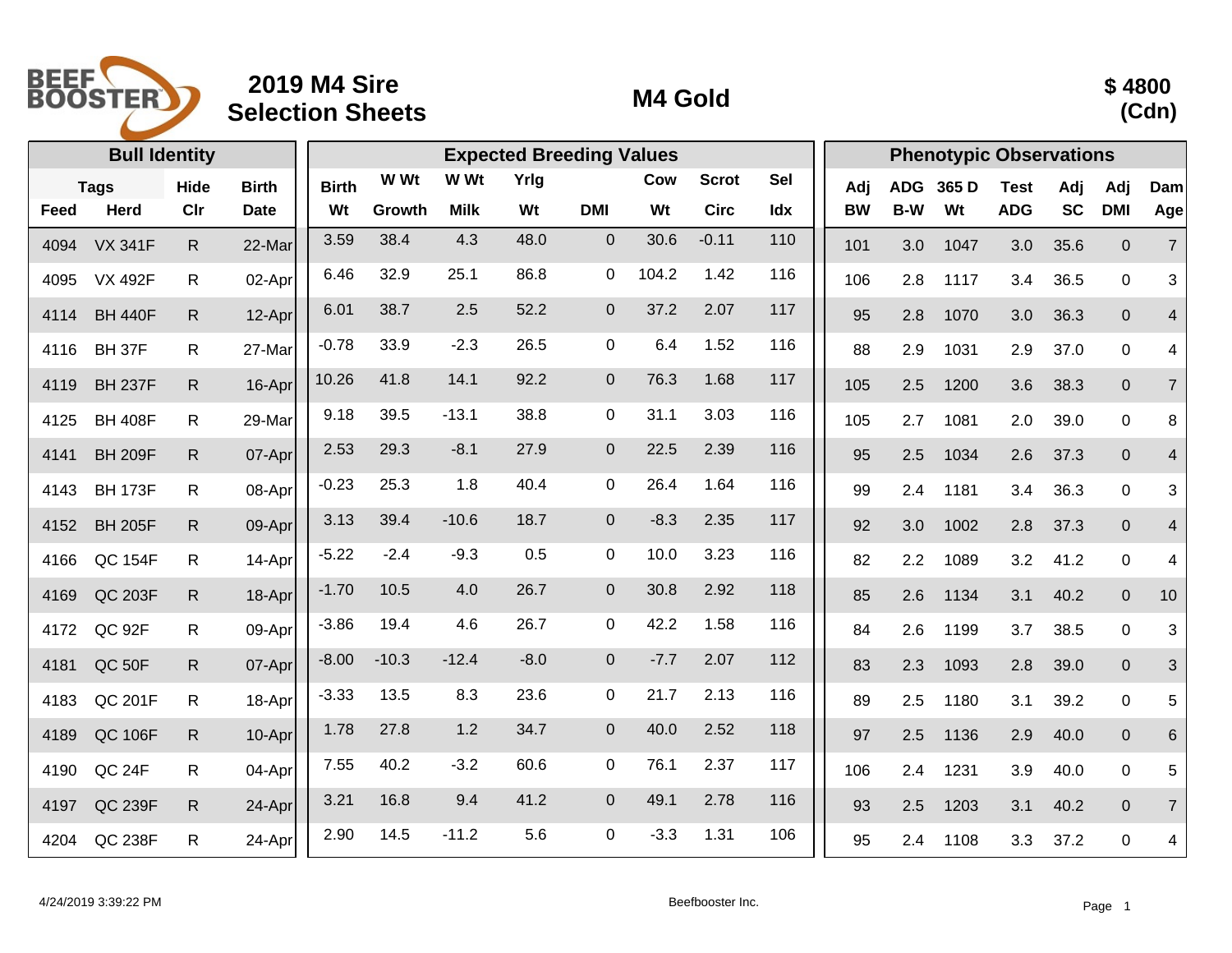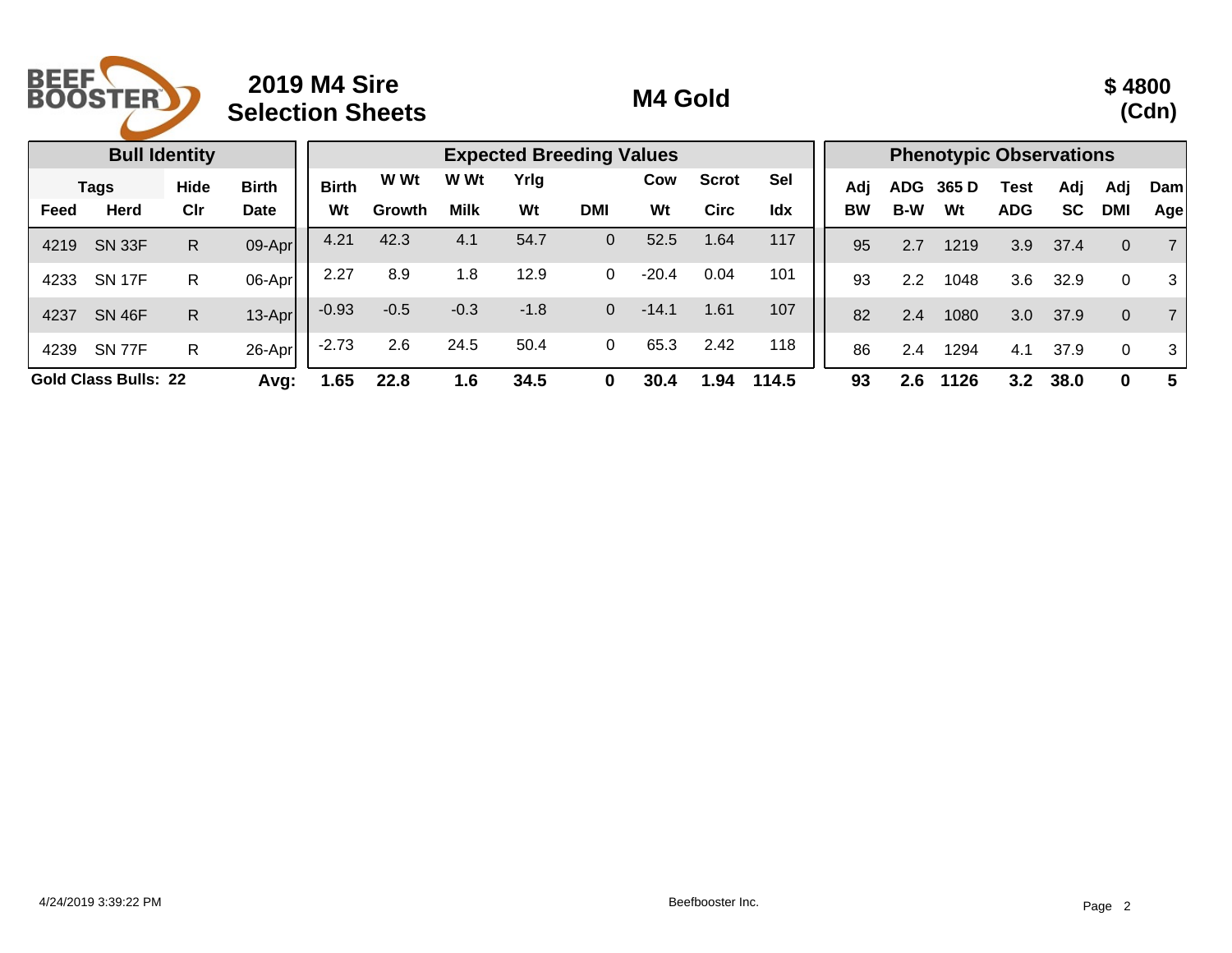

## **2019 M4 Sire Selection Sheets M4 Platinum**



|      | <b>Bull Identity</b> |              |              |              |        | <b>Phenotypic Observations</b> |       |                |       |              |            |           |            |       |             |           |                  |                |
|------|----------------------|--------------|--------------|--------------|--------|--------------------------------|-------|----------------|-------|--------------|------------|-----------|------------|-------|-------------|-----------|------------------|----------------|
|      | <b>Tags</b>          | Hide         | <b>Birth</b> | <b>Birth</b> | W Wt   | W Wt                           | Yrlg  |                | Cow   | <b>Scrot</b> | <b>Sel</b> | Adj       | <b>ADG</b> | 365 D | <b>Test</b> | Adj       | Adj              | Dam            |
| Feed | <b>Herd</b>          | Clr          | <b>Date</b>  | Wt           | Growth | <b>Milk</b>                    | Wt    | <b>DMI</b>     | Wt    | <b>Circ</b>  | Idx        | <b>BW</b> | B-W        | Wt    | <b>ADG</b>  | <b>SC</b> | <b>DMI</b>       | Age            |
| 4058 | <b>VX 478F</b>       | $\mathsf{R}$ | 01-Apr       | 10.73        | 62.5   | 40.2                           | 155.5 | $\mathbf 0$    | 191.9 | 2.38         | 130        | 104       | 3.1        | 1291  | 4.3         | 39.0      | $\boldsymbol{0}$ | $\,8\,$        |
| 4060 | <b>VX 526F</b>       | R.           | 09-Apr       | 7.02         | 44.5   | 40.3                           | 124.5 | $\mathbf 0$    | 113.1 | 2.58         | 127        | 99        | 3.2        | 1233  | 4.3         | 39.5      | $\mathbf 0$      | $\overline{7}$ |
| 4063 | <b>VX 464F</b>       | R.           | 01-Apr       | 7.14         | 21.6   | 19.0                           | 62.0  | $\mathbf 0$    | 61.2  | 3.30         | 118        | 103       | 2.7        | 1066  | 3.2         | 39.5      | $\mathbf 0$      | $\overline{4}$ |
| 4065 | <b>VX 525F</b>       | R.           | 08-Apr       | $-0.06$      | 29.8   | 36.7                           | 100.6 | 0              | 93.5  | 0.34         | 119        | 91        | 3.0        | 1183  | 4.7         | 34.0      | $\mathbf 0$      | 6              |
| 4066 | <b>VX 440F</b>       | $\mathsf{R}$ | 30-Mar       | $-2.87$      | 2.8    | 10.4                           | 26.2  | $\pmb{0}$      | 39.5  | 3.13         | 118        | 90        | 2.6        | 1060  | 3.2         | 38.6      | $\mathbf{0}$     | $\mathfrak{S}$ |
| 4089 | <b>VX 352F</b>       | R.           | 22-Mar       | 5.21         | 52.1   | 32.3                           | 124.2 | 0              | 146.2 | 3.71         | 135        | 99        | 3.1        | 1209  | 3.5         | 41.1      | $\mathbf 0$      | 3              |
| 4090 | <b>VX 423F</b>       | R.           | 29-Mar       | 3.71         | 48.2   | 11.7                           | 84.0  | $\overline{0}$ | 90.9  | 2.77         | 127        | 97        | 3.2        | 1134  | 3.5         | 40.1      | $\mathbf{0}$     | 5              |
| 4097 | <b>VX 407F</b>       | R.           | 27-Mar       | $-2.37$      | 21.2   | 38.6                           | 97.9  | 0              | 116.3 | 1.87         | 124        | 81        | 2.9        | 1179  | 3.7         | 37.6      | $\mathbf 0$      | 8              |
| 4110 | BH <sub>2F</sub>     | $\mathsf{R}$ | 22-Mar       | 6.74         | 58.0   | 5.1                            | 80.6  | $\mathbf 0$    | 78.9  | 2.91         | 126        | 98        | 3.0        | 1147  | 3.6         | 39.5      | $\mathbf 0$      | $\overline{4}$ |
| 4115 | <b>BH 170F</b>       | R.           | 08-Apr       | 10.94        | 71.3   | 14.2                           | 106.3 | 0              | 113.7 | 3.51         | 131        | 105       | 3.1        | 1281  | 3.7         | 39.8      | $\mathbf 0$      | 4              |
| 4126 | <b>BH 96F</b>        | R.           | 02-Apr       | $-3.77$      | 12.4   | 21.6                           | 51.0  | $\mathbf 0$    | 41.6  | 2.51         | 121        | 89        | 2.6        | 1152  | 2.6         | 36.8      | $\overline{0}$   | 11             |
| 4131 | <b>BH 218F</b>       | $\mathsf{R}$ | 11-Apr       | 12.30        | 60.4   | 14.8                           | 111.3 | $\Omega$       | 74.4  | 2.86         | 126        | 107       | 2.7        | 1223  | 2.8         | 38.3      | $\mathbf 0$      | 5              |
| 4140 | <b>BH 106F</b>       | R.           | 01-Apr       | 8.53         | 43.8   | 16.2                           | 80.6  | $\mathbf 0$    | 51.0  | 2.00         | 119        | 108       | 2.7        | 1235  | 3.5         | 38.3      | $\mathbf{0}$     | $6\phantom{1}$ |
| 4144 | <b>BH 446F</b>       | R.           | 15-Apr       | 4.01         | 53.6   | 17.2                           | 88.5  | 0              | 93.3  | 1.97         | 125        | 90        | 3.3        | 1210  | 2.5         | 38.3      | $\mathbf 0$      | $\,6$          |
| 4149 | <b>BH 155F</b>       | R.           | 04-Apr       | 9.21         | 49.1   | 37.4                           | 129.8 | $\mathbf 0$    | 104.6 | 1.26         | 122        | 106       | 2.8        | 1332  | 3.4         | 35.3      | $\mathbf{0}$     | 8              |
| 4156 | <b>QC 176F</b>       | R            | 16-Apr       | $-0.65$      | 24.0   | $-7.4$                         | 33.1  | 0              | 22.6  | 2.40         | 118        | 105       | 2.6        | 1196  | 4.2         | 39.7      | $\mathbf 0$      | $\mathbf{3}$   |
| 4158 | <b>QC 116F</b>       | R.           | 10-Apr       | 3.67         | 40.6   | 7.0                            | 78.0  | $\mathbf 0$    | 100.8 | 3.56         | 128        | 98        | 2.4        | 1271  | 4.0         | 41.5      | $\mathbf{0}$     | 6              |
| 4162 | <b>QC 143F</b>       | $\mathsf{R}$ | 12-Apr       | 0.51         | 11.9   | 2.7                            | 35.6  | $\mathbf 0$    | 55.9  | 4.42         | 123        | 89        | 2.2        | 1150  | 3.2         | 42.5      | $\mathbf 0$      | 4              |